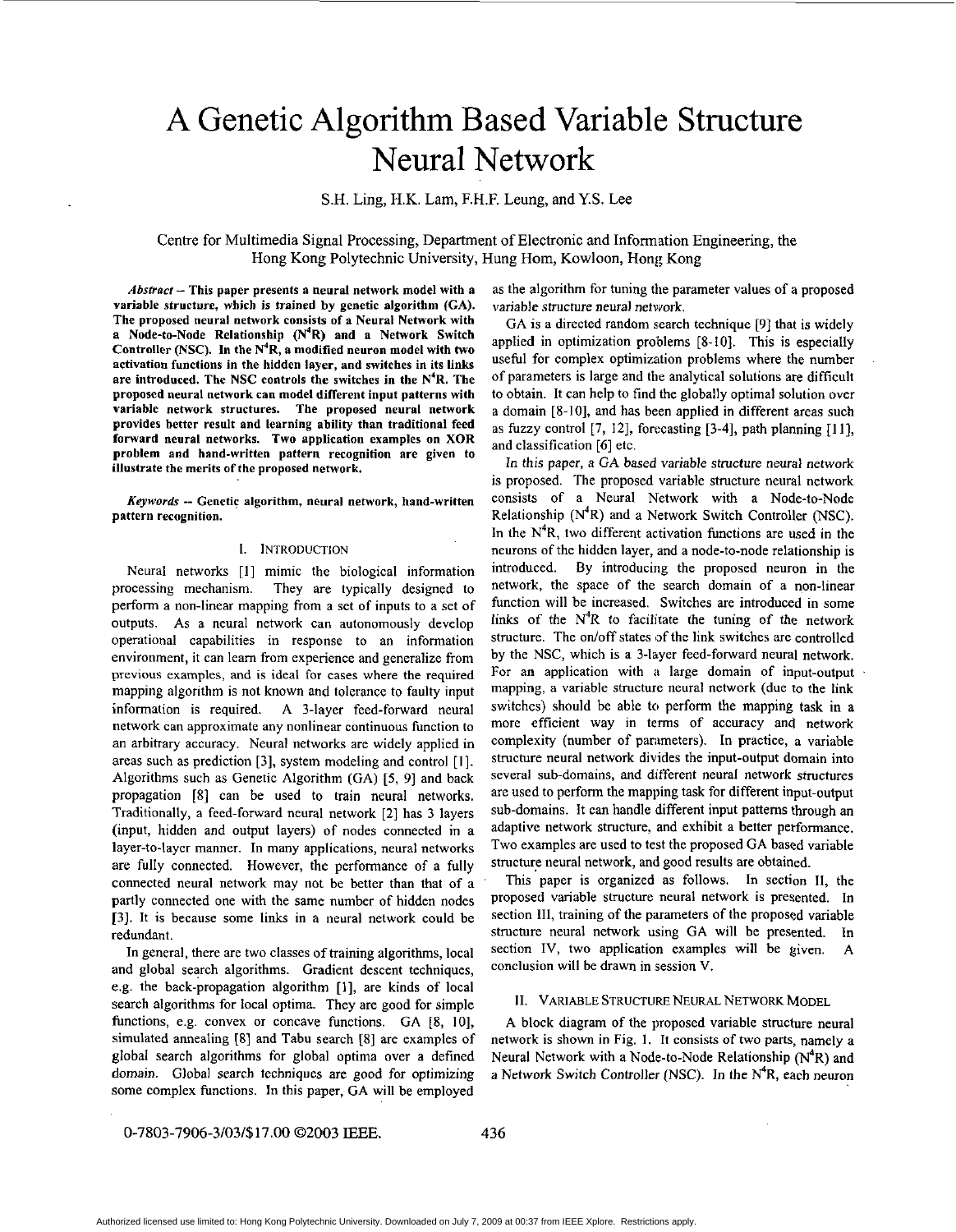in the hidden layer has two activation functions called the static activation function (SAF) and dynamic activation function (DAF). Some switches are introduced in the some or all links between the hidden layer and the output layer. The action of the switches is controlled by the NSC, which depends on the network inputs.

### *A. Neural Network with a Node-to-Node Relationship*  $(N^4R)$

[Fig.](#page-5-0) *2* shows the proposed neuron in the hidden layer of the **N4R.** The SAF and DAF govem the input-output relationships of the neuron. With this proposed neuron, the connection of N4R **is** shown in Fig. **I,** which is a three-layer neural network. The first layer **is** the input layer, which simply distributes the inputs. The second layer is the hidden layer in which the SAF determines hypcr-planes as switching surfaces. It selects convex regions in the input spaces for firing. Owing to the DAF, the upper neighbor's output concems the bias term while the lower neighbor's output influences the sharpness of the edges of the hyper-planes. They eventually combine into convex regions by the output layer. By introducing, a node-to-node relationship in the hidden layer, the space of the searching domain can be increased. Switches are also introduced in the network links between the hidden layer and the output layer so that the structure of the network is variable. Effectively, this divides the search domain into many sub-domains. Different stmctures of neural networks can be used to perform the mapping task for different input-output sub-domains.

*I) Proposed neuron model:* For the SAF, let  $v_{ij}$  be the synaptic connection weight from the *i*-th input node  $z_i$  to the *j*-th neuron. The output  $K_i$  of the *j*-th neuron's SAF is given by,

$$
\kappa_j = net_s^j(\sum_{i=1}^{n_m} z_i v_{ij}), i = 1, 2, ..., n_m; j = 1, 2, ..., n_h,
$$
 (1)

where  $n_{in}$  denotes the number of input and  $net_s^j(\cdot)$  is a static activation function, which is given by,

$$
net'_{s'}(\sum_{i=1}^{n_{in}} z_{i} v_{ij}) = \begin{cases} e^{-\left(\sum_{i=1}^{n_{i}} z_{i} v_{ij} - m_{s}^{i}\right)^{2}} \\ e^{-\frac{1}{2\sigma_{s}^{2}}^{2}} - 1 & \text{if } \sum_{i=1}^{n_{in}} z_{i} v_{ij} \leq m_{s}^{j} \\ \frac{1}{1 - e^{-\frac{1}{2\sigma_{s}^{2}}^{2}}^{2}} & \text{otherwise} \end{cases},
$$
  
\n $j = 1, 2, ..., n_{h},$  (2)

where  $m_i^j$  and  $\sigma_i^j$  are the static mean and static standard

deviation for the j-th SAF respectively. These parameters ( $m_s^j$  and  $\sigma_s^j$ ) are fixed after the training process. The parameter  $m_i^j$  affects the bias of the activation function and  $\sigma_i^j$  influences the sharpness of the activation function.

For the DAF, the neuron output  $\zeta_i$  of the *j*-th neuron is given by,

$$
\zeta_j = net_d^j(\kappa_j, m_d^j, \sigma_d^j), j = 1, 2, ..., n_h \text{ and}
$$
\n(3)  
\n
$$
net_d^j(\kappa_j, m_d^j, \sigma_d^j) = \begin{cases}\n-\frac{(\kappa_i - m_d^j)^2}{2\sigma_d^{j^2}} - 1 & \text{if } \kappa_j \leq m_d^j, \\
-\frac{(\kappa_j - m_d^j)^2}{2\sigma_d^{j^2}} & \text{otherwise}\n\end{cases}
$$

w!iere

$$
m_d^j = p_{j+1,j} \times \kappa_{j+1},\tag{5}
$$

**(4)** 

$$
\sigma_d^j = p_{j-1,j} \times \kappa_{j-1}.
$$
 (6)

 $m_d^j$  and  $\sigma_d^j$  are the dynamic mean and dynamic standard deviation of the *j*-th DAF respectively,  $K_{j-1}$  and  $K_{j+1}$ represent the SAF's outputs of the  $j-1$  -th and  $j+1$  -th neurons respectively,  $p_{j+1,j}$  denotes the weight of the link between the *j*+1-th node and the *j*-th node, and  $p_{i-1}$ , denotes the weight of the link between the  $j - 1$ -th node and the j-th node. It should be noted from Fig. 1 that if  $j = 1$ ,  $p_{j-1,j}$  is equal to  $p_{n_k,j}$ ; and if  $j = n_h$ ,  $p_{j+1,j}$  is equal to  $p_{1,j}$ .

Unlike the SAF, thc DAF is dynamic as its parameters depend on the outputs of the  $j-1$ -th and  $j+1$ -th neurons. Referring to  $(3) - (6)$ , the input-output relationship of the proposed neuron **is** as follows:

$$
\zeta_j = net_d^j (net_s^j (\sum_{i=1}^{n_{in}} z_i v_{ij}), m_d^j, \sigma_d^j), j = 1, 2, ..., n_h.
$$
 (7)

2) Connection of the  $N^4R$ : The proposed neural network has three layers with  $n_{in}$  nodes in the input layer,  $n_h$  nodes in the hidden layer, and  $n_{out}$  nodes in the output layer. In the hidden layer, the neuron model presented in the previous sub-section **is** employed. **A** node-to-node relationship is introduced in the hidden layer. In the output layer, a static activation function is employed. The link switches between the hidden layer and the output layer is realized, as a unit step function is follows,

$$
\delta(\alpha) = \begin{cases} 0 \text{ if } \alpha < 0 \\ 1 \text{ if } \alpha \ge 0 \end{cases}, \alpha \in \mathfrak{R}. \tag{8}
$$

In this proposed variable structure neural network, the number of switches  $(n_{\infty})$  is variable, and is given by,

$$
n_{sw} = k_f \times n_h \times n_{out}, \qquad (9)
$$

where  $k_f \in (0 \ 1]$  is a constant governing the number of switches used in the network, e.g.  $k_f = 0.5$  means 50% of the links have switches,  $k_f = 1$  means all links have switches. Owing to the link switches in the network, the output of thc  $N^4R$  (Fig. 3) is given by,

$$
y_l = net_o^l(\sum_{j=1}^{n_b} \zeta_j^{'}(\zeta_j, \beta_{jl}, w_{jl})), l = 1, 2, ..., n_{out}
$$
 (10)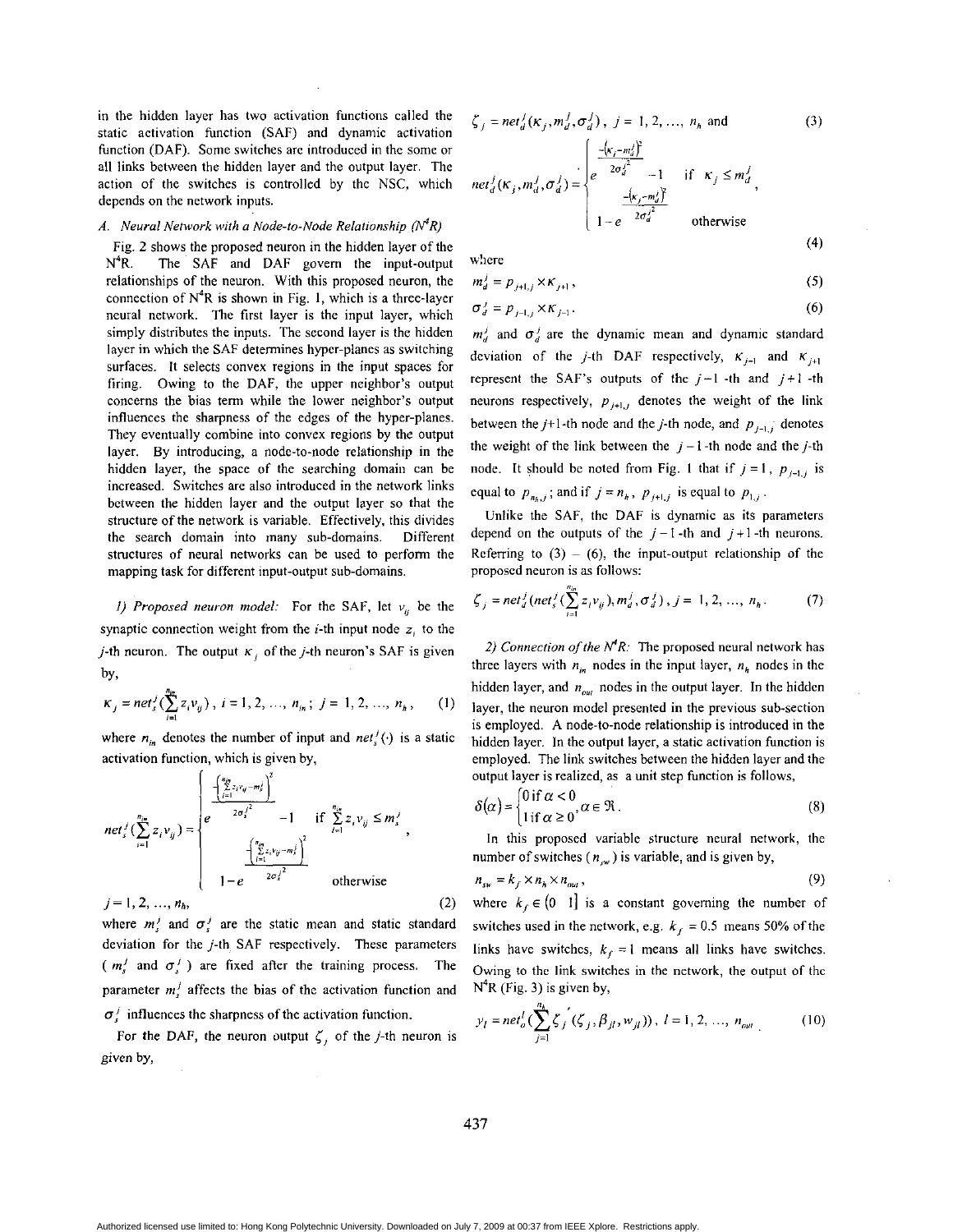$$
= net_o \left( \sum_{j=1}^{n_h} \zeta_j \left( net_d \left( net_s^j \left( \sum_{i=1}^{n_h} z_i v_{ij} \right), m_d^j, \sigma_d^j \right), \beta_{jl}, w_{jl} \right) \right), (11)
$$

where  $w_{il}$ ,  $j = 1, 2, ..., n_h$ ;  $l = 1, 2, ..., n_{out}$  denotes the weight of the link between the  $j$ -th hidden and the  $l$ -th output nodes;  $\beta_n$  denotes the on/off states of the switches. Referring to Fig.  $1.1$ et

$$
\begin{bmatrix}\n s_{11} & s_{21} & \cdots & s_{n_{k}1} \\
 s_{12} & s_{22} & \cdots & s_{n_{k}2} \\
 \vdots & \vdots & \ddots & \vdots \\
 s_{1n_{out}} & s_{2n_{out}} & \cdots & s_{n_{k}n_{out}}\n\end{bmatrix} = \begin{bmatrix}\n \varphi_{1} & \varphi_{2} & \cdots & \cdots \\
 \vdots & \vdots & \ddots & \vdots \\
 \vdots & \vdots & \ddots & \vdots \\
 \vdots & \vdots & \ddots & \vdots \\
 \cdots & \cdots & \varphi_{n_{scut}-1} & \varphi_{n_{scut}}\n\end{bmatrix},
$$
\n
$$
\beta_{ji} = \begin{bmatrix}\n \delta(s_{11}) & \delta(s_{21}) & \cdots & \delta(s_{n_{k}1}) \\
 \delta(s_{12}) & \delta(s_{22}) & \cdots & \delta(s_{n_{k}2}) \\
 \vdots & \vdots & \ddots & \vdots \\
 \delta(s_{1n_{out}}) & \delta(s_{2n_{out}}) & \cdots & \delta(s_{n_{k}n_{out}})\n\end{bmatrix},
$$
\n(12)

where  $s_{ij}$  denotes the parameter of the link switch between the *j*-th hidden and the *l*-th output nodes;  $\varphi$ <sub>*h*</sub>, *h* = 1, 2, ...,  $n_{\text{out}}$ , denotes the outputs of the NSC;  $n_{\text{out}}$  denotes the number of output of the NSC. If **a** link has no switch, the corresponding element  $\delta(\cdot)$  in (12) is equal to 1. For instance, when  $k_f = 0.5$  (half of the links have switches),  $n_h = 4$  and  $n_{out} = 3$ ,  $n_{sw} = 0.5 \times 4 \times 3 = 6$  and  $\beta_{\mu}$  can be given by:

$$
\beta_{ji} = \begin{bmatrix} \delta(s_{11}) & \delta(s_{21}) & 1 & 1 \\ \delta(s_{12}) & \delta(s_{22}) & 1 & 1 \\ \delta(s_{13}) & \delta(s_{23}) & 1 & 1 \end{bmatrix} .
$$
 (13)

*net*<sup> $l$ </sup><sub> $\alpha$ </sub> $\alpha$ <sup> $l$ </sup> $\alpha$ <sup> $l$ </sup> $\alpha$ <sup> $l$ </sup> $\alpha$ <sup> $l$ </sup> $\alpha$ <sup> $l$ </sup> $\alpha$ <sup> $l$ </sup> $\alpha$ <sup> $l$ </sup> $\alpha$ <sup> $l$ </sup> $\alpha$ <sup> $l$ </sup> $\alpha$ <sup> $l$ </sup> $\alpha$ <sup> $l$ </sup> $\alpha$ <sup> $l$ </sup> $\alpha$ <sup> $l$ </sup> $\alpha$ <sup> $l$ </sup> $\alpha$ <sup> $l$ </sup> $\alpha$ <sup> $l$ </sup> $\alpha$ <sup> $l$ </sup> $\alpha$ <sup> $l$ </sup> $\alpha$ <sup> $l$ </sup> $\alpha$ <sup> $l$ </sup> $\alpha$ <sup> $l$ </sup> $\alpha$ <sup> $l$ </sup> $\alpha$ <sup> $l$ 

$$
net_{o}^{l}(\sum_{j=1}^{n_{h}}\zeta_{j}^{'}(\zeta_{j}, w_{jl}, \beta_{jl})) =
$$
\n
$$
\begin{cases}\n\frac{\left(\sum_{j=1}^{n_{h}}\zeta_{j}(w_{jl}\beta_{jl})-m_{o}^{l}\right)^{2}}{2\sigma_{o}^{l^{2}}}-1 & \text{if } \sum_{j=1}^{n_{h}}\zeta_{j}(w_{jl}\beta_{jl}) \leq m_{o}^{l} \\
\frac{\left(\sum_{j=1}^{n_{h}}\zeta_{j}(w_{jl}\beta_{jl})-m_{o}^{l}\right)^{2}}{2\sigma_{o}^{l^{2}}}\n\end{cases}
$$
\n(14)

where  $m_a^l$  and  $\sigma_a^l$  are the mean and the standard deviation of the output node activation function respectively. parameters of this  $N^4R$  can be trained by GA, and the values of the link switches are obtained by the NSC.

# *B. Network Switch Confroller* (NSC)

In the N<sup>4</sup>R, the switch parameters  $\varphi_{ij}$  are provided by a Network Switch Controller (NSC), which is **a** 3-layer feedforward neural network. **As** shown in Fig. I, the input-output relationship of the NSC **is** given by,

$$
\varphi_{h} = \text{tansig}\left(\sum_{g=1}^{n_{th}} u_{gh} \text{tansig}\left(\sum_{i=1}^{n_{in}} t_{ig} z_{i} - b_{g}^{1}\right) - b_{h}^{2}\right), h = 1, 2, ...,
$$
  
\n
$$
n_{sout},
$$
\n(15)

where  $z_i$ ,  $i = 1, 2, ..., n_{in}$  are the input variables;  $n_{in}$  denotes the number of inputs;  $n_{sh}$  denotes the number of hidden nodes;  $t_{ig}$ ,  $g = 1, 2, ..., n_{sh}$ , denotes the weight of the link between the *i*-th input and the g-th hidden node;  $u_{oh}$ , denotes the weight of the link between the g-th hidden and the h-th output nodes;  $b<sub>n</sub><sup>1</sup>$  and  $b<sub>n</sub><sup>2</sup>$  denote the biases for the hidden nodes and output nodes respectively; tansig( $\cdot$ ) denotes the hyperbolic tangent sigmoid function:

$$
\text{tansig}(\alpha) = \frac{2}{1 + e^{-2\alpha}} - 1 \ , \ \alpha \in \mathfrak{R} \,, \tag{16}
$$

 $\varphi_h$  is the *h*-th output of the NSC. All the parameters of the NSC are tuned by **GA.** 

#### 111. TRAINING OF **PARAMETERS**

The proposed variable structure neural network is employed to learn the input-output relationship of an application using GA with arithmetic crossover and non-uniform mutation [10]. **A** population of chromosomes *P* is initialized and then evolves. First, two parents are selected from *P* by the method of spinning the roulette wheel [10]. Then a new offspring is generated from these parents using the crossover and mutation operations, which are governed by the probabilities of crossover and mutation respectively. These probabilities are chosen by trial and error through experiments for good performance. The new population thus generated replaces the current population. These procedures are repeated until **a**  certain termination condition is satisfied, e.g. **a** predefined number of generations has been reached. The input-output relationship can be described by,

$$
\mathbf{y}^{d}(t) = \mathbf{g}(\mathbf{z}^{d}(t)), t = 1, 2, ..., n_{d},
$$
\n(17)

where 
$$
\mathbf{z}^d(t) = \begin{bmatrix} z_1^d(t) & z_2^d(t) & \cdots & z_{n_{in}}^d(t) \end{bmatrix}
$$
 and

 $y^{d}(t) = \left[y_1^{d}(t) - y_2^{d}(t) - \cdots - y_{n_{out}}^{d}(t)\right]$  are the given inputs and the desired outputs of **an** unknown nonlinear function **g(.)**  respectively;  $n_d$  denotes the number of input-output data pairs. The fitness function is defined **as,** 

$$
fitness = \frac{1}{1 + err}, \tag{18}
$$

$$
err = \frac{\sum_{t=1}^{n_d} \sum_{k=1}^{n_{out}} \left| y_k^d(t) - y_k(t) \right|}{n_d n_{out}}.
$$
 (19)

The objective is to maximize the fitness value of  $(18)$ (minimize *err* of (19)) by setting the chromosome to be  $\begin{bmatrix} v_{ij} & w_{ji} & m_i^j & \sigma_s^j & p_{j+1,j} & p_{j-1,j} & m_o^l & \sigma_o^l & t_{ig} & u_{gh} & b_g^l & b_h^2 \end{bmatrix}$ for **all** *g, h, i,* j, *1.* In this paper,  $v_{ij}, w_{jl}, p_{j+1,j}, p_{j-1,j}, t_{ig}, u_{gh}, b_g^1, b_h^2 \in [-1, 1]$ 

**438**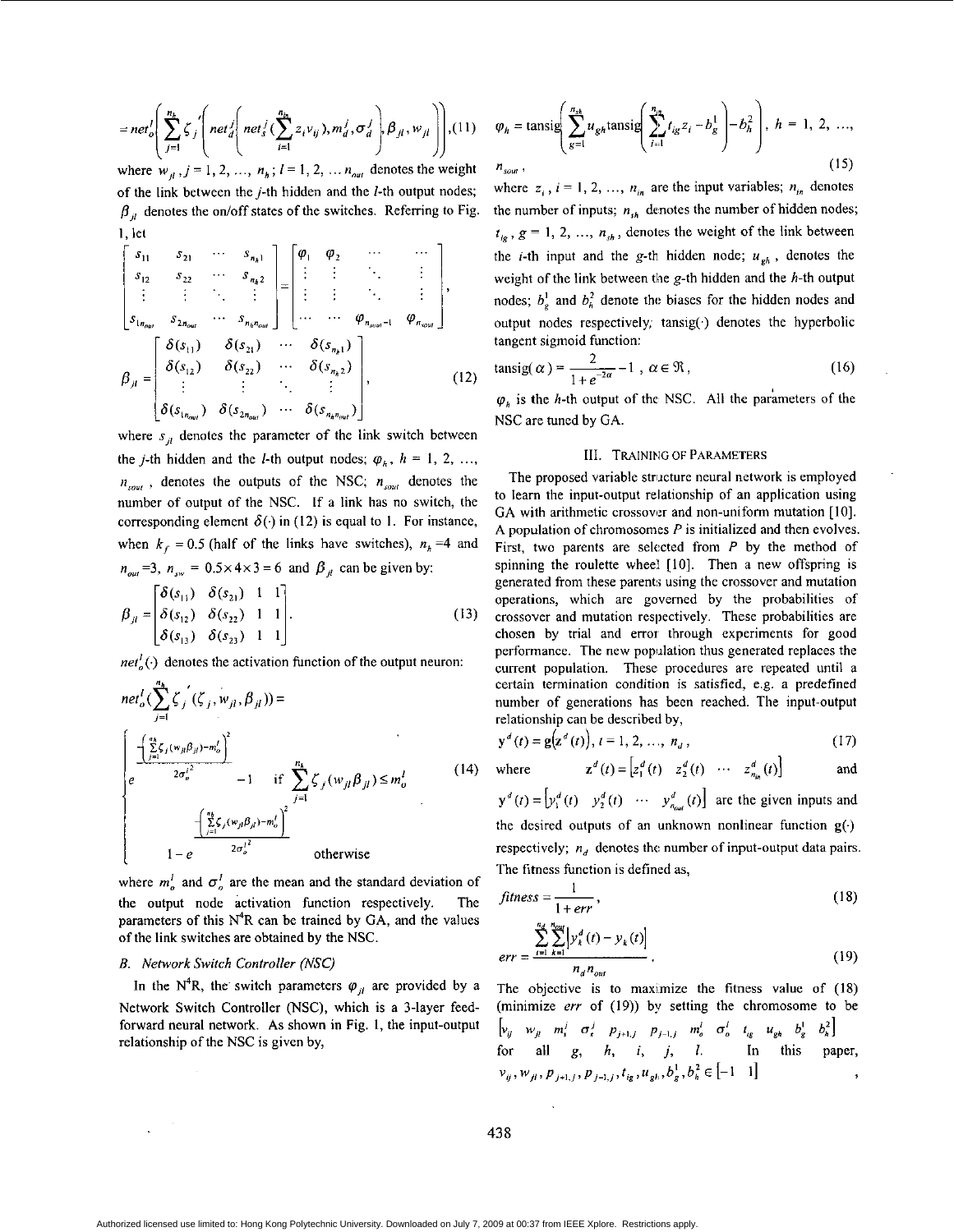$m_s^j, m_s^j \in [-0.5 \quad 0.5]$  and  $\sigma_s^j, \sigma_s^j \in [0.01 \quad 0.5]$ . The range of the fitness value of  $(45)$  is  $[0, 1]$ .

#### IV. APPLICATION **EXAMPLES**

Two application examples will be given in this section to illustrate the merits of the proposed GA-based neural network.

## A. XOR *Problem*

has the following input-output relationship: A three-input XOR function, which is not linearly separable,

$$
\begin{cases} (-1,-1,-1), (-1,+1,+1), (+1,-1,+1), (+1,+1,-1) \rightarrow -1 \\ (-1,-1,+1), (-1,+1,-1), (+1,-1,-1), (+1,+1,+1) \rightarrow +1 \end{cases} (20)
$$

The three inputs of the proposed neural network are defined as  $z_i(t)$ ,  $i = 1, 2, 3$  and  $y(t)$  is the network output. The number of hidden nodes  $(n_h)$  in the N<sup>4</sup>R is set at 3, the number of hidden nodes in the NSC ( $n_{sh}$ ) is set at 1 and the constant factor  $(k_f)$  is set at 1/3. The total number of training parameters is 32. This network structure is chosen by trial and error through experiments for good performance. Referring to **(1 I),** the proposed variable structure neural network is governed by,

$$
y = net_o^l \left( \sum_{j=1}^{4} \zeta_j \left( net_d^l \left( net_s^j \left( \sum_{i=1}^{3} z_i v_{ij} \right), m_d^j, \sigma_d^j \right) \beta_{jl}, w_{jl} \right) \right)
$$
  
The fitness function is defined as follows,  

$$
fitness = \frac{1}{1 + err}
$$
 (22)

The fitness function is defined as follows,

$$
fitness = \frac{1}{1 + err}
$$
\n
$$
err = \frac{\sum_{t=1}^{8} |y^d(t) - y(t)|}{8}
$$
\n(23)

Referring to (9), with  $k_f = 1/3$ , the number of switches ( $n_{sw}$ ) is equal to 1. We set  $\beta_1$  to be provided by the NSC, and  $\beta$ , and  $\beta$ , to be equal to 1. GA is employed to tune the parameters of the proposed variable structure neural network of *(21).* The objective is to maximize the fitness function of (22). The hest fitness value is 1 and the worst one **IS** 0. The population size used for the GA is IO. The chromosome used is for all *i,* j. The initial values of the parameters of the proposed network are randomly generated. For comparison purpose, a traditional feed-forward neural network trained by the same GA is applied to the XOR problem. The number of hidden node of the traditional neural network is *6* so that the total number of parameter is 31, which is very near to the number of parameters of the proposed network. The number of iteration for training the two neural networks is 500, and all results are averaged ones out of 30 runs. For the GA, the probabilities of crossover and mutation are set at *0.6* and 0.5 respectively. The shape parameter of mutation is set at 0.1. The results in terms of fitness value are tabulated in Table I. It can be seen that the performance of the proposed network is better than that of the traditional one. The on/off state of the  $\left[ v_{ij} \quad w_{j1} \quad m_s^j \quad \sigma_s^j \quad p_{j+l,j} \quad p_{j-l,j} \quad m_o^1 \quad \sigma_o^1 \quad t_{l1} \quad u_{11} \quad b_1^1 \quad b_1^2 \right]$ 

switch for each pattem is tabulated in Table **11.** In this table, it can be seen that the structure of the proposed neural network is adaptively changed with respect to the input pattem. The best network outputs of the XOR problem using the proposed approach and the traditional approach are tabulated in Table **111.** 

#### *B. Hand-written Paltern Recognition*

In this section, an application on hand-written graffiti pattem recognition will be presented. Numbers are assigned to pixels on a two-dimensional plane, and **IO** normalized numbers are used to characterize the 10 uniformly sampled pixels of a given graffiti. A IO-input-3-output network is used. The ten inputs nodes,  $z_i$ ,  $i = 1, 2, ..., 10$  are the numbers representing the graffiti pattem. Three standard pattems are to he recognized: rectangles, triangles and straight lines (Fig. 4). We use 300 sets of IO normalized sample-points for each pattern to train the neural network. Hence, we have 900 sets of data for training. The three outputs,  $y_i(t)$ ,  $l = 1, 2, 3$ indicate the similarity between the input pattem and the three standard pattems respectively. The desired outputs of the pattern recognition system are  $y(t) = [1 \ 0 \ 0]$  $y(t) = [0 \t 1 \t 0]$  and  $y(t) = [0 \t 0 \t 1]$  for rectangles, triangles and straight lines respectively. After training, a larger value of  $y_i(t)$  implies that the input pattern matches more closely to the corresponding graffiti pattern. For instance, a large value of  $y_i(t)$  implies that the input pattern is near to a rectangle. Referring to  $(11)$ , the proposed network used for the pattern recognition is governed by,

$$
y_{l} = net_{o}^{l} \left( \sum_{j=1}^{8} \zeta_{j}^{'} \left( net_{d}^{j} \left( net_{s}^{j} \left( \sum_{i=1}^{10} z_{i} v_{ij} \right), m_{d}^{j}, \sigma_{d}^{j} \right) \beta_{jl} w_{jl} \right) \right),
$$
  
\n
$$
l = 1, 2, 3.
$$
 GA is employed to tune the parameters of the proposed network of (24). The fitness function is defined as follows,  
\n
$$
fitness = \frac{1}{1 + err},
$$
 (25)

**GA** is employed to tune the parameters of the proposed network of *(24).* The fitness function is defined as follows,

$$
fitness = \frac{1}{1 + err},
$$
\n
$$
\sum_{t=1}^{300} \sum_{k=1}^{3} \left( \frac{y_k(t)}{\|\mathbf{y}(t)\|} \right)^2 - \left( \frac{y_k^d(t)}{\|\mathbf{y}^d(t)\|} \right)^2
$$
\n
$$
err = \frac{300 \times 3}{}
$$
\n(26)

The value of *err* indicates the mean square error (MSE) of the recognition system. In the proposed network, the number of hidden nodes  $(n_h)$  in the N<sup>4</sup>R is set at 8, the number of hidden node in the NSC ( $n_{sh}$ ) is set at 3 (the constant factor  $k_f$  is set at *0.125.)* The total number of parameters is therefore 187. The network structure is chosen by trial and error through experiments for good performance. GA is employed to tune the parameters of the proposed neural network of (24). The population size used for the GA is IO. The chromosome used  $\left[v_{ij}$   $w_{jl}$   $m_s^j$   $\sigma_s^j$   $p_{j+l,j}$   $p_{j+l,j}$   $m_o^l$   $\sigma_o^l$   $sv_{ig}$   $sw_{gh}$   $b_g^l$   $b_h^2$ for all g, h, *i, j, 1.* The initial values of the parameters of the

neural network are randomly generated. For comparison, a

Authorized licensed use limited to: Hong Kong Polytechnic University. Downloaded on July 7, 2009 at 00:37 from IEEE Xplore. Restrictions apply.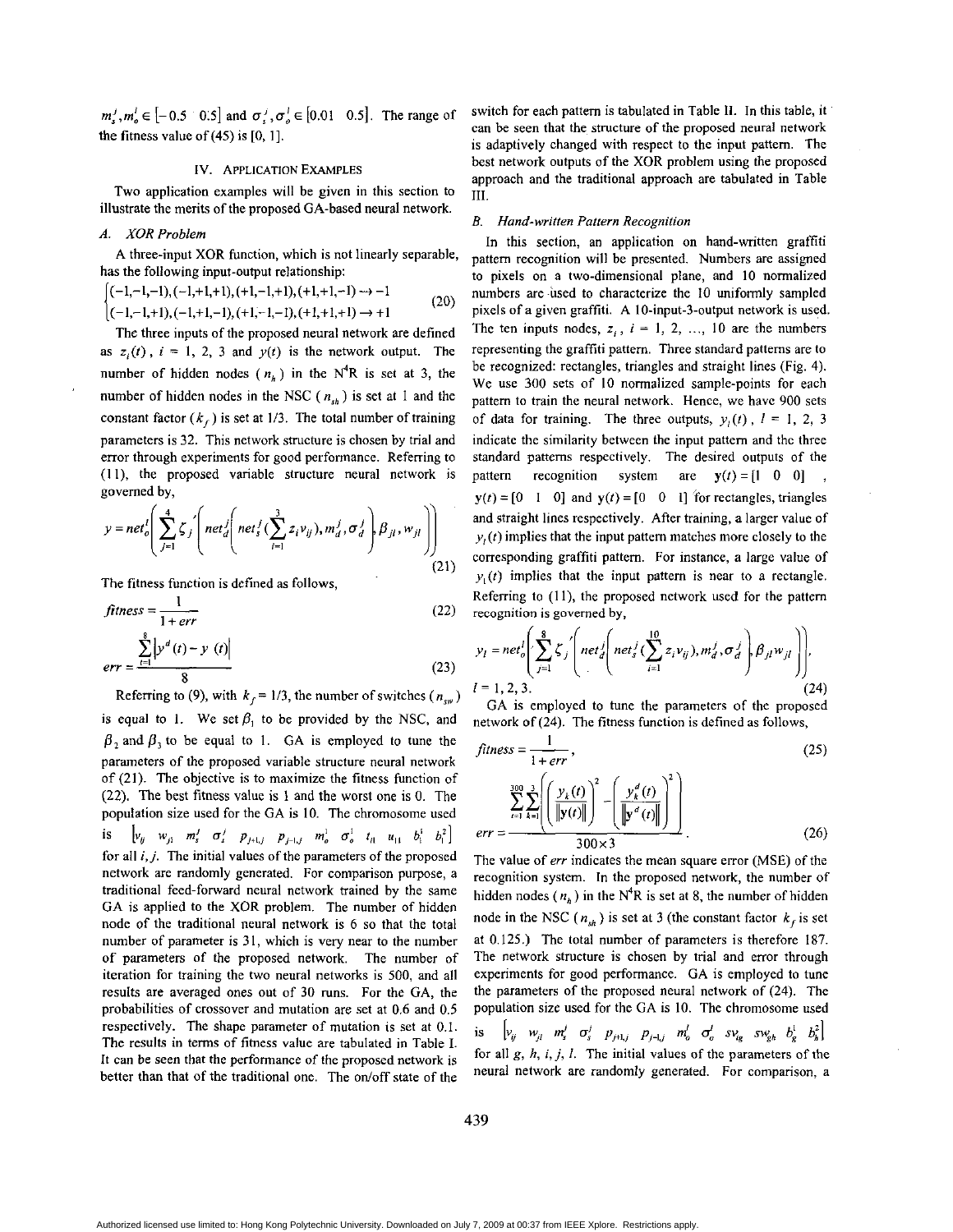traditional 3-layer neural network trained by the CA *is* also used to recognize the patterns. The number of hidden nodes of the traditional neural network is 16 (so that the total number of parameters is 227, which is even larger than that of the proposed network.) The number of iteration to train the two neural nctworks is 2000, and all results are averaged ones of 25 runs. For the **CA,** the probabilities of crossover and mutation are set at 0.8 and 0.2 respectively. The shape parameter of mutation **is** set at I for both networks.

After training, we use 600 (200x **3** ) sets of data for testing. The results are tabulated in Table IV. From this Table, it can be seen that the average training errors (governed by (26)) and the average forecasting errors (governed

$$
\sum_{t=1}^{200} \sum_{k=1}^{3} \left( \left( \frac{y_k(t)}{\left\| \mathbf{y}(t) \right\|} \right)^2 - \left( \frac{y_k^d(t)}{\left\| \mathbf{y'}^d(t) \right\|} \right)^2 \right)
$$

by  $err = \frac{(1.20)(1.20)(1.20)}{200 \times 3}$  of the proposed network are smaller. The recognition accuracy is govemed by

 $\sqrt{ }$ 

$$
Accuracy = \left(\frac{n_{recognition}}{n_{testing}}\right) \times 100\% \tag{27}
$$

where  $n_{\text{testing}}$  and  $n_{\text{recomp}}$  are the total number of testing patterns and the number of successfully recognized patterns respectively. The accuracy of the proposed network **is** also better.

# **V. CONCLUSION**

**A** GA based variable structure neural network has been proposed. It consists of a Neural Network with a Node-to-Node Relationship  $(N^4R)$  and a Network Switch Controller (NSC). In the  $N^4R$ , a modified neuron model with two activation functions in the hidden layer, and link switches between the hidden and output layers have been introduced. With the NSC controlling the switches in the  $N<sup>4</sup>R$ , the proposed neural network can model different input patterns with different network structures. By employing this neuron model and the variable structure, the performance of the  $\left|\right|$ proposed network is found to be better than that of the traditional neural network. All parameters of the proposed *z,*  neural network are tuned by **GA.** Examples of an XOR problem and pattern recognition have been given. The performance of the proposed network in these examples **is**  good.

#### **VI. ACKNOWLEDGEMENT**

The work described in this paper was substantially supported by a grant from the Research Grants Council of the Hong Kong Special Administration Region, China (Project Nos. PolyU **5098/01E).** ?-

- **Prentice** Hall. **1994.**
- **[2]**  D.E. Rumelhrt and J.L. McClelland, *Parallel Distributed Processing: Explorarionr* **in** *Microstructure* **o/** *Cognition.* **vol.** 1. **Cambridge, MA:MITPress. 1986.**
- **[3]** F.H.F. **Leung, H.K. Lam, S.H. Ling, and** P.K.S. **Tam, "Tuning of the structure and parameten of neural network using** an **improved genetic**  algoorithm," *IEEE Trms. Neural Nemorkr.* **~01.14, no.** I, **pp.79-88, Jan. 2003.**
- **S.H. Ling,** F.H.F. **Leung,** H.'K. **Lam,** Y.S. **Lee, and** P.K.S. Tam " **A novel CA-based neural network far short-term load forecasting."** *IEEE Trans.* **Industrial Electron., to be published. [4]**
- S.H. **Ling,** H.K. **Lam,** F.H.F. **Leung, and** P.K.S. **Tam," Leaming** of neural network parameters using fuzzy genetic algorithm," in *Proc.* **Congress on** *Evolutionary Co.mputalion (CEC2002). Howoil,* May *2002,*  **pp. 1928-1933.**  *[5]*
- K.F. **Leung,** F.H.F. **Leung,** H.K. **Lam,and S.H. Ling,"Oninterpretalion**  of graffiti digits and commands for eBooks: neural-fuzzy network and **genetic algorithm Approach,"** *IEEE Trans.* **Industrial** *Electron.,* Io **be published. [6]**
- F.H.F **Leung,** H.K. **Lam, S.H. Ling, and P.K.S. Tam, "Optimal and stable furzy controllers for nonlinear systems using** an **improved genetic algorithm"** *IEEE Trans. Industrial Electron..* **to be published. [7]**
- [8] D.T. Pham and D. Karaboga, *Intelligent Optimization Techniques*, *Genetic Algovithms, Tabu Search. Simulated Annealing and* **Neural**  *"Vorks.* **Springer, 2000.**
- **[9] J.H.** Holland, *Adaptation* in *Noturd and Artificial Systems.* **Ann Arbor:**  University of Michigan Press, MI, 1975.
- **[IO] Z. Miehalewicr, Genetic** *A1;:orithm* + *Dora Structures* = *Evolution Programs, 2nd extended ed.* Springer-Verlag, 1994.
- [I **I]** H. **Juidette and** H. **Youlal,** "Fwzy **dynamic path planning using genetic algorithms,"** *Electronics* **Letters, vol. 36, no. 4, pp. 374-376, Feb. 2000.**
- **[I21 H.K.** Lam, F.H.F. Leung, **and P.K.S. Tam, "Design and stability analysis of furzy model based nonlinzar controller for nonlinear systems using genetic algorithm,"** *IEEE Trons. Svst.. Man and Cybern, Part B: Cybernetics,* **to be published**



Fig. 1. Variable Structure Neural Network Model

Authorized licensed use limited to: Hong Kong Polytechnic University. Downloaded on July 7, 2009 at 00:37 from IEEE Xplore. Restrictions apply.